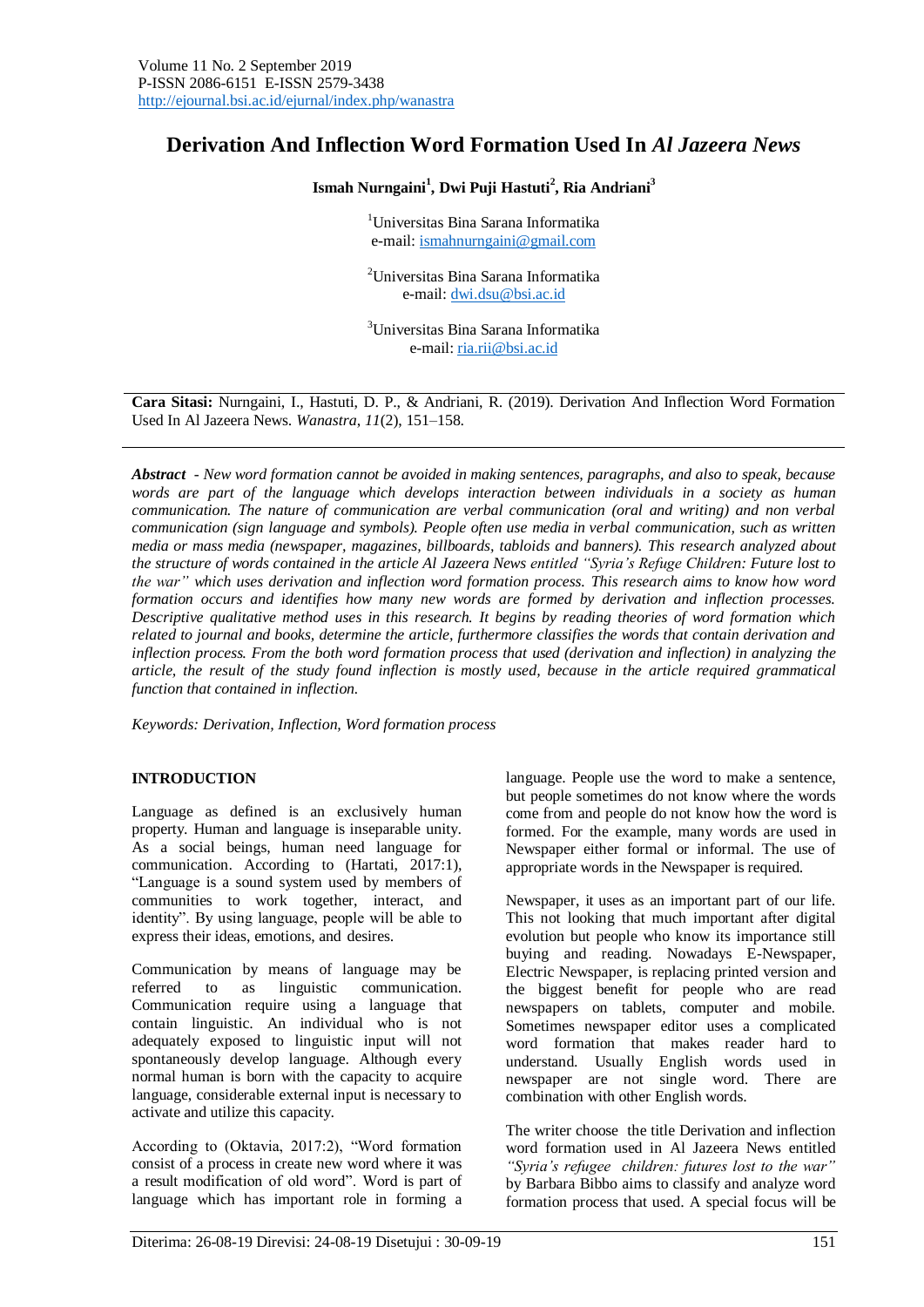two of ten word formation process, there are derivations and inflections.

Study of morpheme is a major way to investigate words, their internal structure, and how they are formed. Morpheme is important component in word formation. According to (Rustamaji, 2015:16), "Morphology cannot be separated to a linguistic terms for the most element unit of grammatical form. This element unit is called morpheme". Similiarly, according to (Kusumawardhani, 2015:3), "Morphology is the study of morphemes, which are the smallest significant units of grammar". It means morpheme is smallest part of language that can not be divided into smaller meaningful parts. One of the functions units grammatical used to indicate past tense. For example the word *reopened* consist of three morphemes. One minimal unit of meaning is *open*, another minimal of meaning is *re-* meaning again, and a minimal unit grammatical function is *– ed* indicating past tense.

Grammatical function of a morpheme is important , the meaning must be constant. Considering the English word *lovely* and *Especially*, end with suffix *–ly*. Although used the same suffix, when add *–ly* to the adjective *especial,* that change into adverb. When add *–ly* to the noun *love*, that create an adjective. The conclusion, not all of the word ending with  $-ly$  changes to be adverb. What on the suface appears to be a single morpheme turns out to be two. One attaches to adjective (*especial*) and create adverb, the other attaches to noun (*love*) and create adjective.

According to (Mu'tasim, 2014:6), "Morpheme is the meaningful unit that are used to form words". It means, morpheme is part of word, and can not be divided again produce a meaningful unit because word is the smallest part of a sentence.

Free morpheme according to (Yule, 2010:68), "Morphemes that can stand by themselves as single words, for example *open* and *tour*". It means free morpheme can stand alone which can potentially create word formation from basic word and have a meaningfully. While bound morpheme according to (Yule, 2010:68), "Forms that cannot normally stand alone and typically attached to another form, example as *re-, - ist, -ed, -s.* These forms are called affixes. Affixes consist of two kinds, namely prefixes and suffixes. In English, all affixes are bound morphemes". It means bound morpheme is depending of free morpheme.

# **1. Word formation processes**

Theory of word formation included in morphology, the branch of linguistic which deals with studying word form and also word formation process. According to (Rustamaji, 2015:19), "Word

formation is referred to all processes connected with changing the form of the word". It means to changing the word to the other word, that makes a new form or new meaning needed the process that is word formation.

Meanwhile, according to (Oktavia, 2017:2), "Word formation is dealing with the formation of words". In addition, according (Oktavia, 2017:2), "Word formation consist of a process in create new word where it was a result of modification of old word". From the definition, word formation processes is technic or way of creating new words and the new uses of the old words.

# **2. Derivation**

(Rahmawati, 2012:10) stated, "Derivation morpheme makes explicit the word class assignment of the word to make it into an adjective, and adverb, or another part of speech". It means derivation morpheme changes the meaning of word through changing the class of word. Example Marry to Married, the base word is verb changes into adjective by adding –ed.

Whereas, According to (O'Grady, 1997:122), "Derivation forms a word with a meaning and/or category distinct from that of verb base through the addition of an affix". It means derivation is a process of word formation by adding affixes.

According to (Yule, 2010:59), "Affixes have to be added to the beginning of the word (e.g. un-, mis-). These are called prefixes. Other affixes have to be added to the end of the word (e.g. -less, ish) and are called suffixes". It means Affixation divided into two forms, they are prefixes and suffixes. Prefixes are affixes placed before the base word, and Suffixes are affixes placed after the base word.

# **3. Inflection**

Language studies about singular and plural, past, present, and future. According to (O'Grady, 1997:135), "Inflection is the modification of a words form (through affixation, internal change, reduplication or suppletion) to indicate the grammatical subclass to which it belongs". It means inflection marked the contrast of grammatical subclass such as number (singular,plural), person (first, second, third), tense (past, present, future).

In the some word may be derivation and inflection will be found in the same word. (Katamba, 2005:47) stated, "When both inflectional and derivational morphemes are present, the inflectional morphemes are on the outer fringes of the word. Example:

*Inflection of stems with derivational suffixes* De-regul-at(e)-*ed(* \*de-regul-*ed*-ate) Perfect-ion-ist-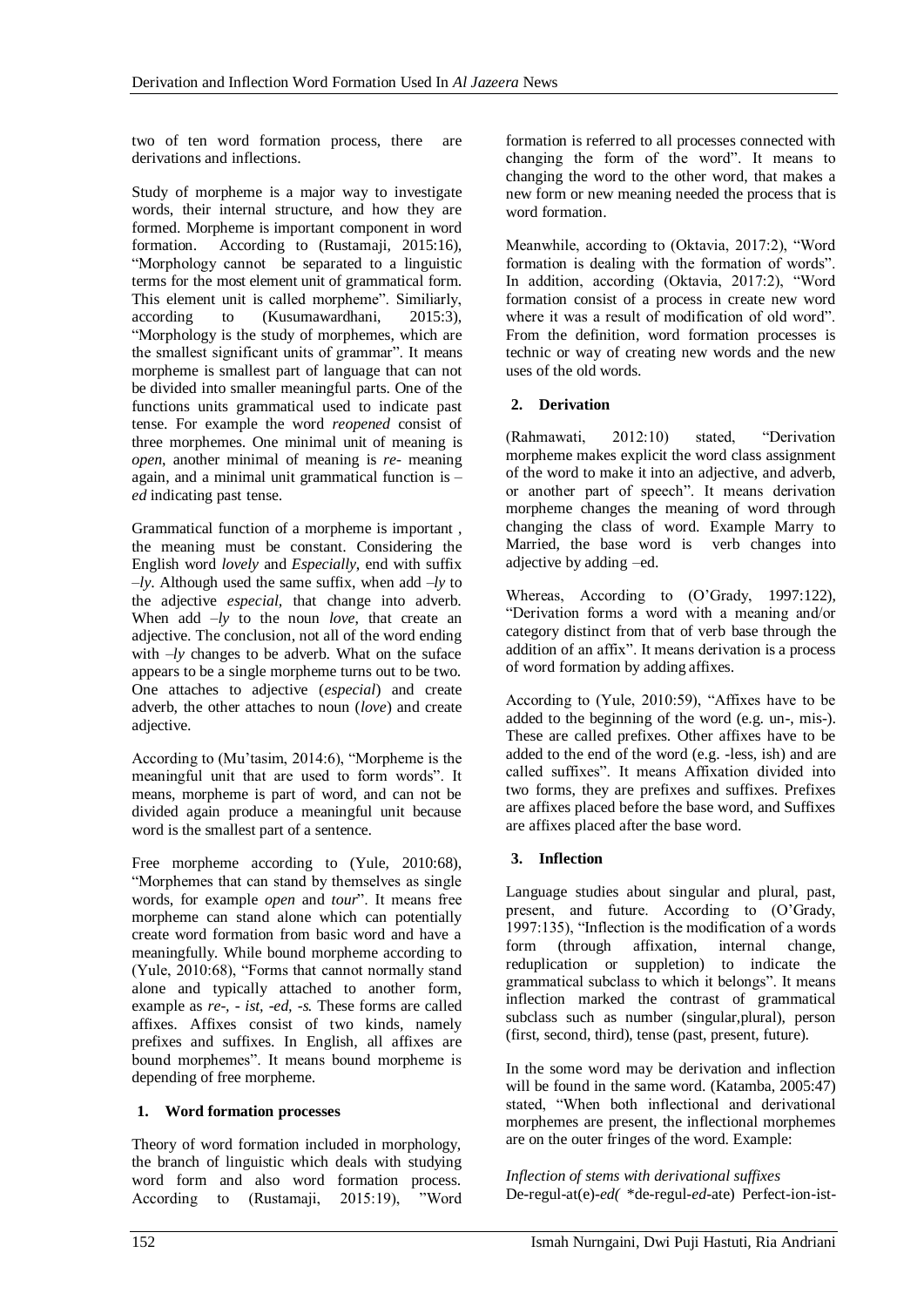#### *s(\**Perfect-*s*-ion-ist)

In other words, derivation can create the input to inflection. A new lexeme that has been yielded by derivation can subsequently undergo inflection in order to ensure that the word has appropriate grammatical properties for the syntactic position in which it occurs". It means derivation attached first while inflection is added later, that is why they are presented in the same word, because from derivation can make inflection present in the word.

#### **RESEARCH METHODOLOGY**

Methodology used in this research was descriptive qualitative method. According to (Masruhah, 2015:37), "The methods of qualitative research are step that used to collect data by researcher usually use interview, observation, questionnaire, test and documentation". The writer collects some data from Al Jazeera News and search for some informations from books and internet to help in analyzing process.

The analysis of this research was started from reading and comprehending the theories of English word formation from the journal articles and theoretical books. The next step is reading Al Jazeera News to determine the article to be analyzed. Furthermore, identifying and classifying words which contain inflection and derivation, breaking them into their smaller units in order to find out the process within the word, and also double check the new meaning using dictionary. After the relevant data are obtained, inventorying them into observation table to conclude which word formation that mostly used in article which have been analyzed from Al Jazeera News.

#### **RESULTS AND DISCUSSION**

There are 120 words formation which consist of two types of English word formation process (Derivation and Inflection) used in article which have been analyzed from Al Jazeera News.

For derivation analysis, there are 5 words that formed by derivation prefixes, they are: (1) 1 prefix Em-, (2) 1 prefix Re-, (2) 1 prefix Im-, (3) 2 prefix Un-. Furthermore, there are 42 words consist of derivation suffixes, they are: (1) 1 suffix - an, (2) 8 suffix  $-$ ing, (3) 1 suffix  $-$ ist, (4) 1 suffix  $-$ ee, (5) 4 suffix -ion,  $(6)$  8 suffix -ed,  $(7)$  1 suffix -ive,  $(8)$  8 suffix  $-ly$ , (9) 1 suffix -ment, (10) 3 suffix -ty, (11) 1 suffix -y, (12) 3 suffix -ation, (13) 1 suffix –ity, (14) 1 suffix –ence (15) 1 suffix –less.

For inflection analysis, there are 63 words, used 5

inflection suffixes, they are: (1) 32 noun plural marker (-s), (2) 18 past tense (-ed), (3) 4 present tense  $(-s)$ ,  $(4)$  8 progressive aspect  $(-ing)$ ,  $(5)$  1 superlative adjective (-est). The last is derivation and inflection analysis in one word. There are 10 words that formed with derivation and inflection analysis.

After doing analysis, the base form of word by the word formation process used derivation or inflection could be known. Mostly used in article is inflection word formation, it is because in writing or speaking needed grammatical function, which is included in inflection.

#### **1. Derivation Analysis**

Derivation is divided into two categories, which is prefixes and suffixes. There were some derivational prefixes found in the article:

| N <sub>0</sub>              | Word        | <b>Base</b><br>Word | <b>Explanation</b>                                                                            |
|-----------------------------|-------------|---------------------|-----------------------------------------------------------------------------------------------|
| 1.                          | Empower     | Power               | The base word is<br>noun changes into<br>verb by adding<br>$Em-$                              |
| $\mathcal{D}_{\mathcal{L}}$ | Rebuild     | <b>Build</b>        | The word is still<br>verb, but by adding<br>Re-the meaning<br>has changes into<br>again       |
| 3.                          | Impossible  | Possible            | The word is still<br>adjective, but by<br>adding Im-the<br>meaning has<br>changes to negative |
| 4                           | Unrealistic | <b>Realistic</b>    | The word is still<br>adjective, but by<br>adding Un-the<br>meaning has<br>changes to negative |

From data number one, it can be seen that the word *Empower* is derived from the word *Em- + power*. *Empower* belongs to verb, whereas *power* is a noun and it is added prefix *Em-* before the base word to form the new word *Empower*. It can be said that prefix *Em-* changes a noun into verb.

Data number two is a process derivation that only changes the meaning from the word *Rebuild* derived from *Re- + build* because not all derivation processes changes the part of speech. *Build* and *Rebuild* belongs to verb, this process is called derivation because different category of both words.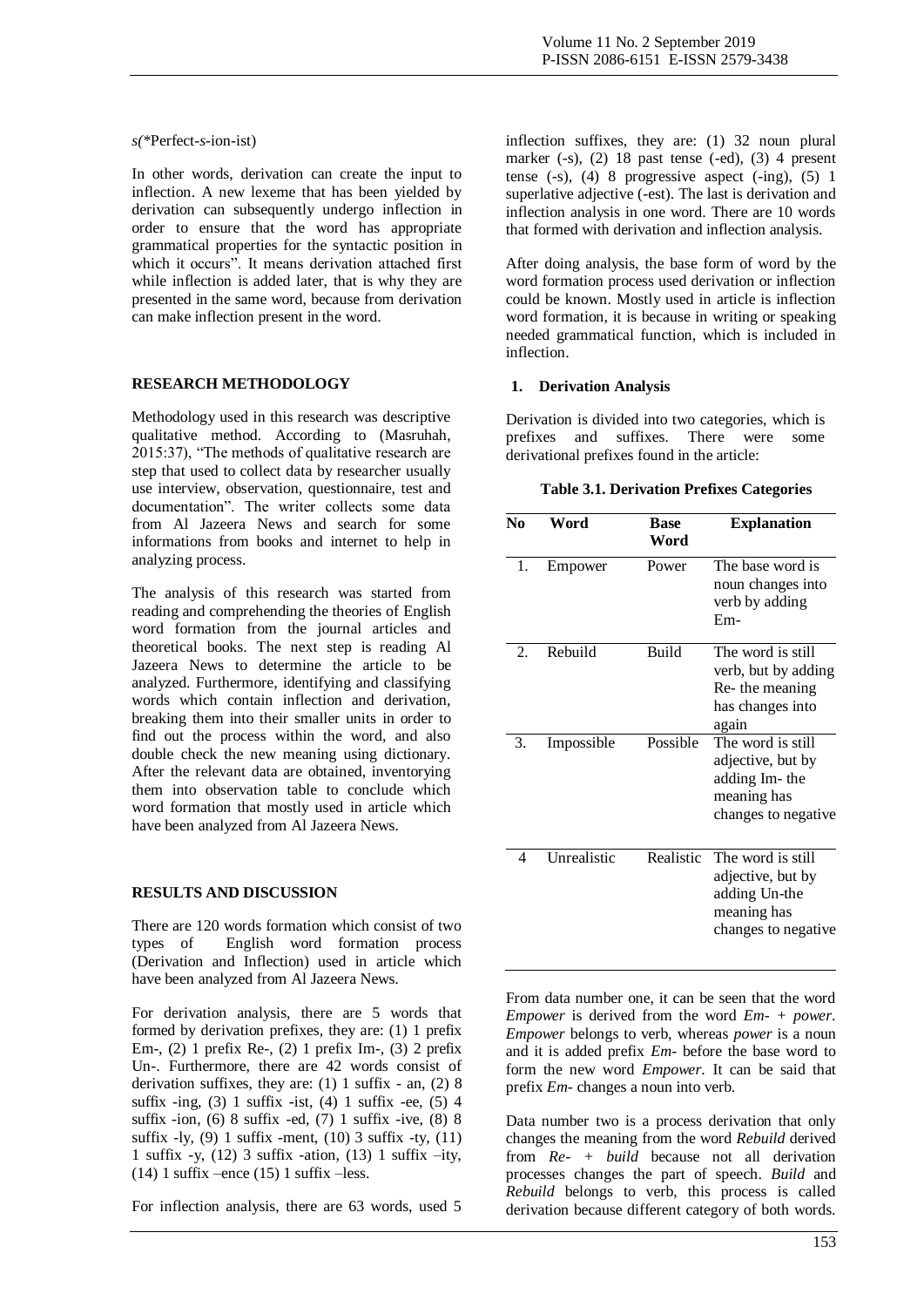The base word added prefix that is *Re-* changes the meaning into "*again"*. That means prefix *Re-* used with the meaning *"again"* to indicate repetition.

The word *Impossible* in data number three is adjective derived from an adjective *possible*. It is derived from prefix *Im- + possible*. That means prefix *Im-* of the word *Impossible* changes the meaning relating incapable of happening or incapable undertaken (negative meaning).

From data number two and three, the word *Unrealistic* is an adjective have same derivation process that is not changes the part of speech. The word *Unrealistic* derived from prefix *Un- + realistic*  (adjective). Prefix *Un-* same as prefix *Im-*, changes the meaning of word that is giving negative or opposite force.

Derivation prefixes categories 5 words found in the article that are: empower, rebuild, impossible, unrealistic, uncommon, but only formed from four prefixes. Prefix *Em-* changes noun into verb, prefix *Re-* indicate repetition and prefix *Im-* and prefix *Un*giving negative meaning.

There were some derivational suffixes found in the article:

**Table 3.2. Derivation Suffixes Categories**

| N <sub>0</sub>   | Word       | <b>Base Word</b> | <b>Explanation</b>                                                                                         |
|------------------|------------|------------------|------------------------------------------------------------------------------------------------------------|
| 1.               | Syrian     | Syria            | The base word<br>is noun changes<br>into adjective<br>by adding -an                                        |
| 2.               | Dreaming   | Dream            | The base word<br>is noun changes<br>into verb by<br>adding-ing                                             |
| 3.               | Journalist | Journal          | The word is<br>still noun, but<br>the meaning is<br>changes from<br>goods to a<br>person by<br>adding -ist |
| $\overline{4}$ . | Refugee    | Refuge           | The word is<br>still noun, but<br>the meaning is<br>changes from<br>place to a<br>person by<br>adding -ee  |
| 5.               | Education  | Educate          | The base word<br>is verb changes<br>into noun by<br>adding-ion                                             |

| б.       | Married                 | Marry        | The base word<br>is verb changes<br>into adjective<br>by adding -ed                                                  |
|----------|-------------------------|--------------|----------------------------------------------------------------------------------------------------------------------|
| 7.       | Inquisitive             | Inquisition  | The base word<br>is noun changes<br>into adjective<br>by adding -ive                                                 |
| 8.       | Abruptly                | Abrupt       | The base word<br>is adjective<br>changes into<br>adverb by                                                           |
| 9.       | Improvemen Improve<br>t |              | adding -ly<br>The base word<br>is verb changes<br>into noun by<br>adding -ment                                       |
| 10.      | Opportunity Opportune   |              | The base word<br>is adjective<br>changes into<br>noun by adding<br>tγ                                                |
| 11.      | Bloody                  | <b>Blood</b> | The base word<br>is noun changes<br>into adjective<br>by adding -y                                                   |
| $12^{-}$ | Document<br>ation       | Document     | The base word<br>is verb changes<br>into noun by<br>adding-ation                                                     |
| 13.      | Relentlessly Relent     |              | The base word<br>is verb changes<br>into adjective<br>by adding -less<br>and changes<br>into adverb by<br>adding -ly |
| 14.      | Electricity             | Electric     | The base word<br>is adjective<br>changes into<br>adverb by<br>adding-ity                                             |
| 15.      | Influence               | Influent     | The base word<br>is adjective<br>changes into<br>noun by adding<br>-ence                                             |

Data number one is a sample that derivation changes noun *Syria* into adjective *Syrian* derived from the word *Syria + -an*. The suffix *–an* that shapes a noun into adjective. In the article, suffix *–an* only found in one word that is *Syrian*.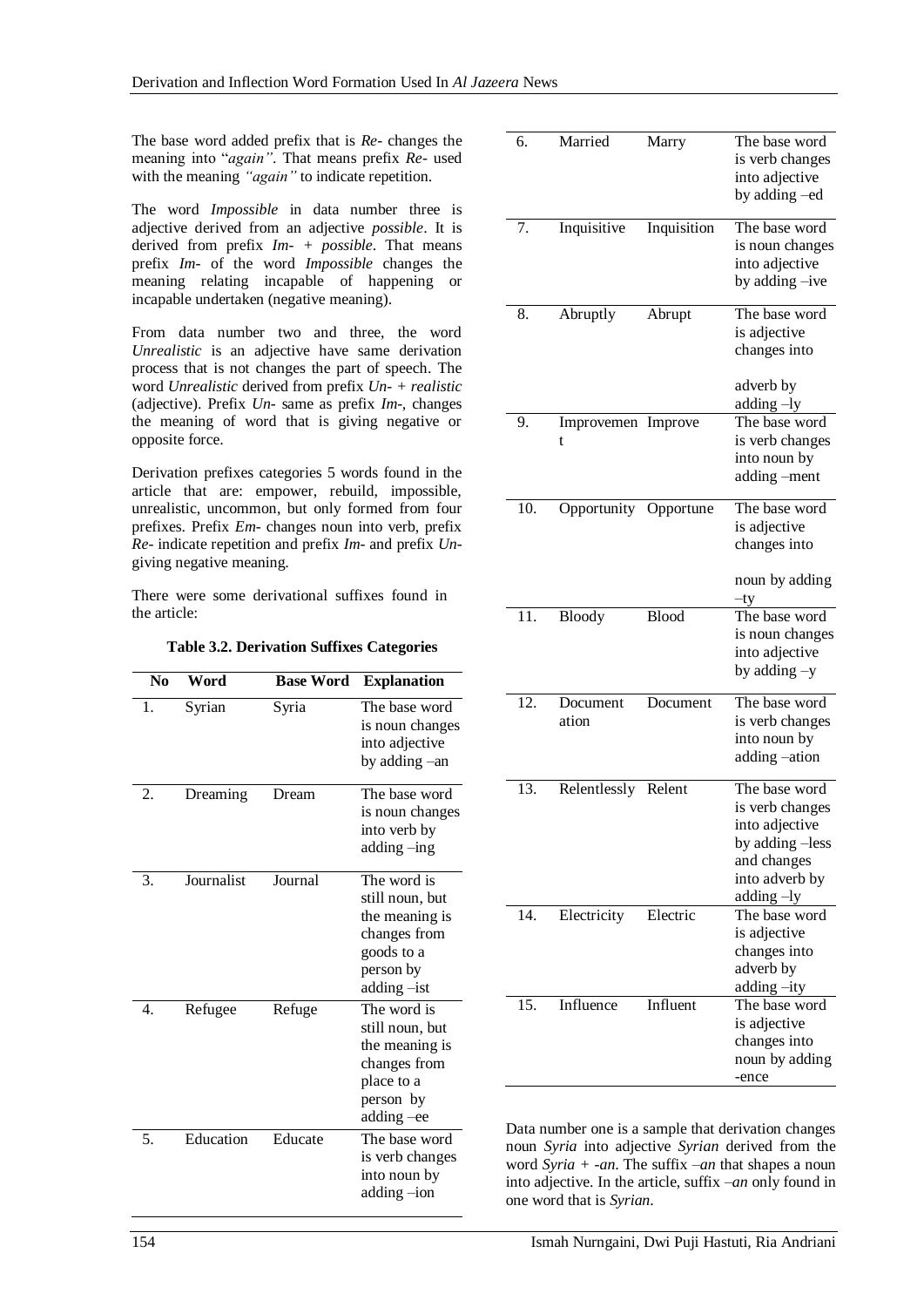Data number two, the word *dreaming* derived from the word *dream + -ing*. *Dreaming* belongs to verb, whereas *dream* is noun and it is followed by the suffix *– ing* to form the new word *dreaming*. In other hand, the suffix *–ing* can formed verb into adjective (live into living) and verb into noun (make into making). The suffix *– ing* in the article found in eight words, that are dreaming, living, according, making, neighbouring, calling, running, fighting.

From data number three, it can be seen that the word *journalist* is derived from the word word *journal + ist.* As I mentioned before not all derivation processes changes the part of speech. In this case, the word *journalist* is noun derived from a noun *journal.* That means *–ist* is a suffix of noun, but changes the meaning *goods* to *a person.* One word only in the article used the suffix *–ist.*

The word *refugee* in data number four same from data number four before, derivation process not changes the part of speech but changes the meaning only. It is derived from the word *refuge + -ee*. The word *refugee* is noun derived from a noun *refuge.*  That means suffix *–ee* changes the meaning from *place to a person*. In the article one word only used the suffix *–ee*.

Data number five is a sample that derivation changes verb *educate* into noun *education*, derived from the word *educate + -ion*. The suffix *–ion* that shapes a verb into a noun. In the article, four words used suffix *–ion* there are education, determination, generation, protection.

From data number six, it can be seen that the word married is derived from the word *marry + -ed*. Married belongs to adjective, whereas *marry* is verb and it is followed by the suffix *–ed* to form the new word *married*. There are seven words in the article used suffix *–ed* as derivation process: married, educated, protacted, displaced, wounded, registered, recruited.

The word *inquisitive* in data number seven, shows a derivation process of suffix *–ive* that changes noun *inquisition* into adjective *insquitive*. This process can be drawn as *inquisition + -ive*. The suffix *–ive* in the article used only in one word.

Data number eight, the word *abruptly* that is adverb derived from the word *abrupt + -ly.* Suffix *–ly* in derivation process changes adjective *abrupt* into adverb *abruptly*. Eight words in the article used the suffix *–ly*: abruptly, internally, apparently, especially, serously, nearly, relentlessly.

The word *impovement* in data number nine is derived from the word *improve + -ment*. The suffix *–ment* changes the word from verb

*improve* into noun *improvement*. In the article, the suffix *–ment* only used in the one word.

From data number ten, it can be seen that the word *opportunity* is derived from the word *opportune + ty*. *Opportunity* belongs to noun, whereas *opportune*  is adjective and it is followed by the suffix *–ty* to form the new word. There are three words in the article that used the suffix  $-ty$  : opportunity, proverty, electricity.

Data number eleven, the word *bloody* is derived from the word *blood + -y*. *Bloody* is a noun followed by the suffix  $-v$  changes into adjective. The suffix  $-v$  in the article used only in one word.

The word *documentation* in data number twelve is derived from the word *document + -ation. Documentation* belongs to noun, whereas *document*  is verb, by the suffix *–ation* followed the word that can changes into the new word. Three words in the article used the suffix *–ation* that are: documentation, starvation, exploitation.

From data number thirteen, the word *relentlessly* is derived from the word *relent + -less + -ly. Relentlessly* can be form because followed by two suffix that are suffix *–less* and than suffix *–ly*. *Relentlessly* belongs to adverb, whereas *relent* is verb, by adding suffix *–less* the word changes into adjective, and then followed the suffix *–ly* changes into adverb. In the article, the word that used two suffix in one word only relentlessly.

Data number fourteen, it can be seen the word *electricity* derived from the word *electric + -ity*. The word *electricity* is noun, whereas *electric* is adjective and it is followed by the suffix *–ity* to form the new word *electricity*. The suffix *–ity* in the article used only in one word that is *electricity*.

The word Influence in data number seventeen derived from the word influent  $+$  -ence. The suffix  $$ ence changes an adjective influent into a noun influence. In the article, suffix –ence only used in one word that is influnce.

From data of analysis, 42 words have been found in article that use only 16 suffixes.

# **2. Inflection Analysis**

There are 63 words which is formed by inflection suffixes, 5 Inflection suffixes that used in the article: noun plural marker (-s), past tense (-ed), present tense (-s), progressive aspect (-ing), superlative adjective (-est).

#### **Table 3.3. Inflection Suffixes Categories**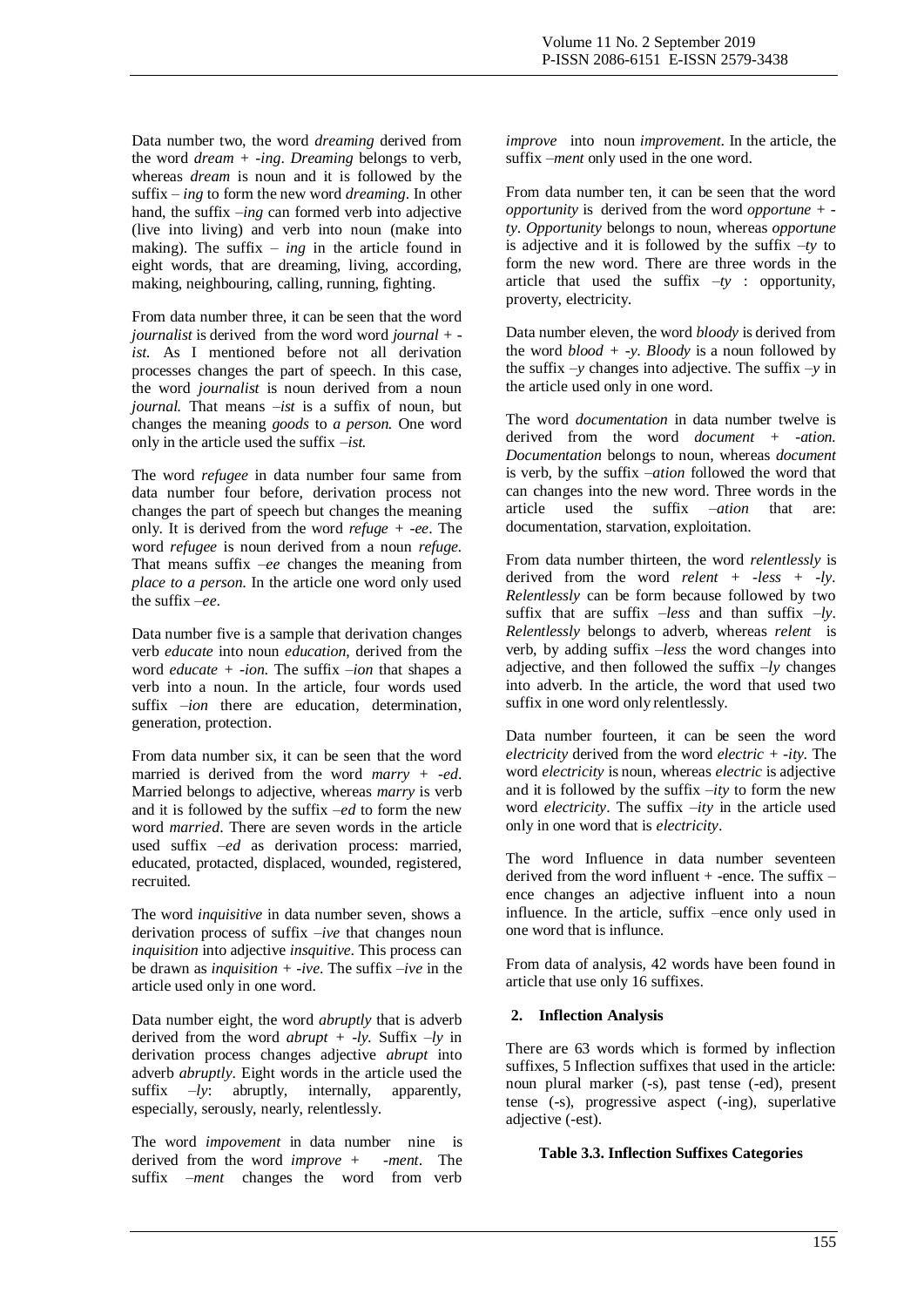| No               | Word         | <b>Base</b><br>Word | <b>Explanation</b>                                                                                   |
|------------------|--------------|---------------------|------------------------------------------------------------------------------------------------------|
| 1.               | Years        | Year                | The base word is<br>year added $-s$ , it<br>shows noun plural                                        |
| $\mathfrak{D}$ . | Forced       | Force               | The base word is<br>force added – ed, it<br>shows the event<br>happen in the past<br>(past<br>tense) |
| 3.               | <b>Steps</b> | Step                | -s it shows present<br>tense verb, the<br>activity is done in<br>present                             |
| 4.               | Including    | Include             | The base word is<br>include added -ing,<br>it shows that<br>activity is on going                     |
| 5.               | Youngest     | Young               | The base word is<br>young added – est,<br>it shows superlative<br>adjective                          |

From data sample number 1, the suffix  $-s$  in the word years is indicating of plural marker. The suffix –s can be said as inflection because does not change the category and part of speech. In the article there are 32 words that used the suffix –s: years, schoolmates, brides, books, steps, jeans, ones, girls, agencies, means, families; countries, refugees, camps, communities, needs, prospects, remains, parties, months, reports, casualties, injuries, deaths, times, daughters, brides, parents, kids, tents, camps, events.

Another type of suffix indicating the process of inflection is suffix *–ed* in the word *forced* which indicates the past form of the verb *force.* Suffix –ed used in 18 words in the articel that are: forced, spearheaded, dropped, needed, conducted, received, killed, verified, abused, started, campaigned, hated, looked, scorned, seemed, supported, called, witnessed.

Another inflectional suffix is found in the sample number 3. The suffix  $-s$  in the data number 3, is different case from data number 1. The suffix *–s* in data number 1 is plural marker, wether the suffix *–s*  in the data number 3 (*steps*) indcates that the word is present tense verb. In the article 4 words used the suffix  $-s$  it is shows present tense verb, that are : shows, steps, matters, sides.

The suffix *–ing* in the word *including*, indicates progressive aspect it shows that activity is on going. In the article 8 words that used suffix *–ing* :

struggling, including, providing, returning, going, visiting.waiting, failing.

From data number 5, the suffix *–est* in the word *youngest* indicate superlative adjective. Therefore, the word young, younger, and youngest are representations of the same lexeme *young*. Only the one word that is *younges*t used suffix *–est* in the article.

# **3. Derivation and Inflection Analysis**

In the article , there are 10 words that formed with derivation and inflection in one word:

# **Table 3.4. Derivation and Inflection Form Categories**

| No | Word       | <b>Base</b><br>Word | <b>Explanation</b>                                                                                                                                                                                                            |
|----|------------|---------------------|-------------------------------------------------------------------------------------------------------------------------------------------------------------------------------------------------------------------------------|
| 1. | Encircled  | Circle              | The base word is<br>with<br>added<br>En-<br>which is included<br>derivation (prefix)<br>and also added<br>with<br>-ed<br>that<br>shows inflection<br>(past tense)                                                             |
| 2. | Represents | Present             | The base word is<br>added<br>with<br>Re-<br>which is included<br>derivation (prefix)<br>also<br>and<br>added<br>with -s that shows<br>inflection<br>(activity is done in<br>present tense)                                    |
| 3. | Displaced  | Place               | The base word is<br>added with<br>Dis-<br>which is included<br>derivation (prefix)<br>that<br>means<br>negative<br>word<br>indicating<br>removal and also<br>added with –ed<br>shows<br>that<br>inflection<br>(past<br>tense) |
| 4. | Beloved    | Love                | The base word is<br>added with<br>Be-<br>which is included<br>derivation (prefix)<br>also<br>added<br>and<br>with<br>-ed<br>that<br>shows inflection<br>(past tense)                                                          |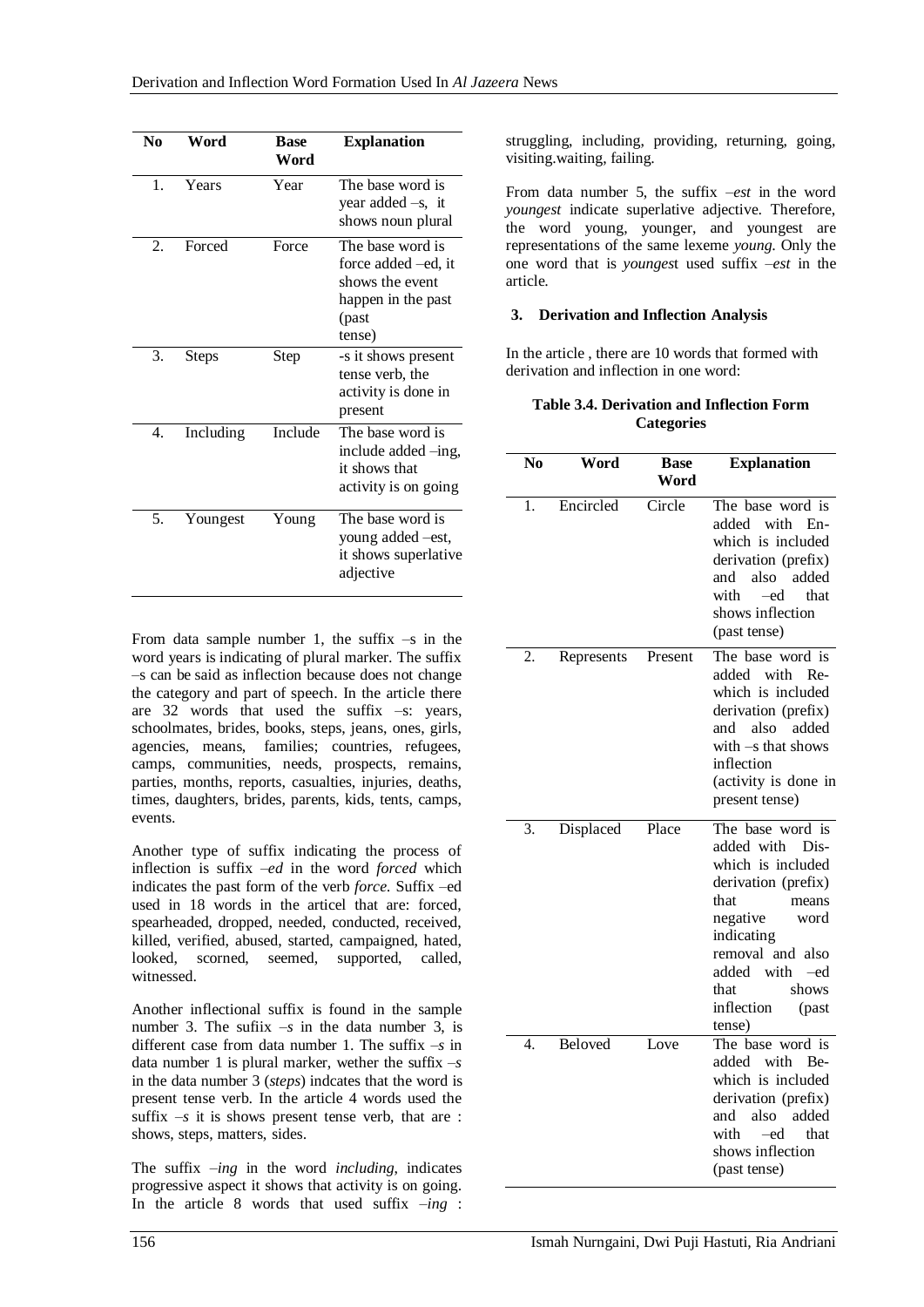| 5.  | <b>Becomes</b>            | Come          | The base word is<br>added with Be-<br>which is include<br>derivation (prefix)<br>and also added<br>with $-s$ that shows<br>inflection (activity<br>is done in present)           | derivation affixation produces new word with<br>different meaning from the base word since the<br>addition of suffixes or prefixes helps to form a new<br>word, and sometimes new class of word. For<br>example, suffixes of "Journal" into "Journalist".<br>Journal is the base word that is noun, when adding<br>suffixes -ist not changes the class of word, but the<br>meaning changes from goods to a person.                                               |
|-----|---------------------------|---------------|----------------------------------------------------------------------------------------------------------------------------------------------------------------------------------|------------------------------------------------------------------------------------------------------------------------------------------------------------------------------------------------------------------------------------------------------------------------------------------------------------------------------------------------------------------------------------------------------------------------------------------------------------------|
| 6.  | Recalled                  | Call          | The base word is<br>added with Re-<br>which is included<br>derivation (prefix)<br>and also added<br>with<br>-ed<br>that<br>shows inflection<br>(past tense)                      | Different from derivation, inflection is the process of<br>forming word by adding affixes that only has<br>additional suffixes. Inflection is the formation of<br>word by adding affixes without changing the word<br>class or the meaning of the base word but marked<br>grammatical function. For example, "Book" that<br>means a single book, when added -s into "Books" it<br>shows plural book. However, both "Book" and<br>"Books" are both still as noun. |
| 7.  | Unaccompa<br>nied         | Accomp<br>any | The base word is<br>verb changes into<br>adjective<br>by<br>Un-<br>adding<br>derivation (prefix)<br>and also added<br>that<br>with<br>—ed<br>inflection<br>shows<br>(past tense) | Mostly used in the article which have been analyzed<br>from Al Jazeera News with two word formation<br>processes (derivation and inflection) is inflection, it<br>is because writing or speaking needed grammatical<br>function, which is included in inflection.<br>By analyzing of word formation, the writer knows<br>how words are formed to the new words with new<br>meaning, with different class of word (derivation) or                                 |
| 8.  | Encouraging Courage       |               | The base word is<br>added with En-<br>which is included<br>derivation (prefix)<br>and also added<br>with<br>$-$ ing that<br>inflection<br>shows<br>(activity is<br>on<br>going)  | the new word marked grammatical function<br>(inflection). As the result the word formation<br>process, easier to make a sentence with the new<br>words from the base words, facilitate the reader to<br>understand the new meaning of the new word which<br>carried by a word formation.<br><b>BIBLIOGRAPHY</b>                                                                                                                                                  |
| 9.  | Encouragem Courage<br>ent |               | The base word is<br>added with En-<br>which is included<br>derivation (prefix)<br>and also added<br>with -ment that<br>shows<br>inflection<br>(noun)                             | The Linguistics Student's<br>Bauer, L. (2007).<br>Handbook.<br>EDINBURGH UNIVERSITY<br>PRESS.<br>Fagan, S. M. B. (2009). A Linguistic Introduction<br>(First). New York: United States of America<br>by Cambridge University Press.                                                                                                                                                                                                                              |
| 10. | Especially                | Special       | The base word<br>added with E-<br>which is included<br>derivation (prefix)<br>and also added<br>with-ly that shows<br>inflection (adverb)                                        | Hartati. (2017). CODE-MIXING IN SONG LYRIC<br>BY AFGAN. Jakarta.<br>Katamba, F. (2005). English Words. New York:<br>Taylor & Francis e-Library.<br>Kusumawardhani, P. (2015). THE ANALYSIS OF<br>MORPHOLOGY IN WRITING AN<br>ENGLISH NARRATIVE COMPOSITION,<br>VII(1), 2.                                                                                                                                                                                        |

Kusumawardhani, P. (2018). THE ERROR ANALYSIS OF DERIVATIONAL MORPHOLOGY IN EFL ' S ENGLISH NARRATIVE COMPOSITION, *2*(1), 2.

# **CONCLUSION**

After analyzing the article of Al Jazeera News,